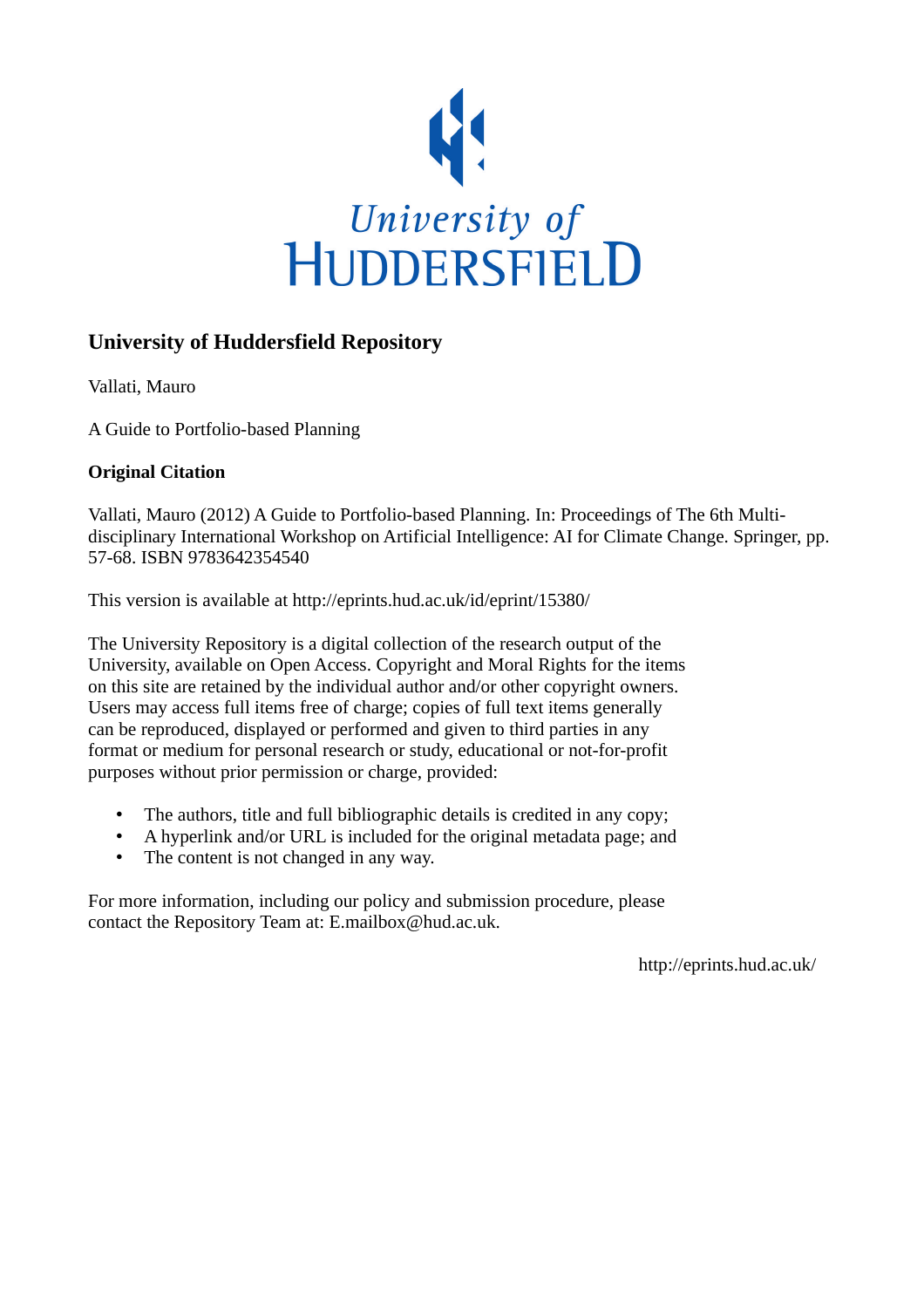## A Guide to Portfolio-based Planning

Mauro Vallati

Dipartimento d'Ingegneria dell'Informazione Universita degli studi di Brescia, Italy ` mauro.vallati@ing.unibs.it

Abstract. In the recent years the field of automated planing has significantly advanced and several powerful domain-independent planners have been developed. However, none of these systems clearly outperforms all the others in every known benchmark domain. This observation motivated the idea of configuring and exploiting a portfolio of planners to achieve better performances than any individual planner: some recent planning systems based on this idea achieved significantly good results in experimental analysis and International Planning Competitions. Such results let suppose that future challenges of Automated Planning community will converge on designing different approaches for combining existing planning algorithms.

This paper reviews existing techniques and provides an exhaustive guide to portfoliobased planning. In addition, the paper outlines open issues of existing approaches and highlights possible future evolution of these techniques.

## 1 Introduction

Automated Planning is one of the most prominent AI challenges; it has been studied extensively for several decades and lead to many real-world applications (see, e.g., [7]). During the last decade, Automated Planning has achieved significant advancements. However, while several powerful domain-independent planners have been developed, none of them clearly outperforms all others in every known benchmark domain. These observations motivate the idea of configuring and exploiting a portfolio of planners to achieve better overall performance than any individual planner. Moreover, portfolios based approaches have been successfully applied to a number of combinatorial search domains, most notably the satisfiability problem [24].

Very recently, a number of planners based on portfolio approach have been developed, and achieved impressive results in the last editions of the International Planning Competition (IPC6-7)  $[3, 2]$ : they won, or got very close to, in every track they took part. These include the deterministic track, learning track and multicore track. Achieved results let us presume that the future of AI planning will not be only focused on developing new planning algorithms, like in the last decade, but specially on designing promising techniques for combining and exploiting existing planning systems.

This paper reviews existing techniques for configuring a portfolio of planning algorithms, in order to: (i) give an overview of the state-of-the-art of portfolio-based planners, (ii) describe the decisions that have to be taken during the configuration process and, (iii) stimulate the development of new high-performance planning frameworks based on this promising approach.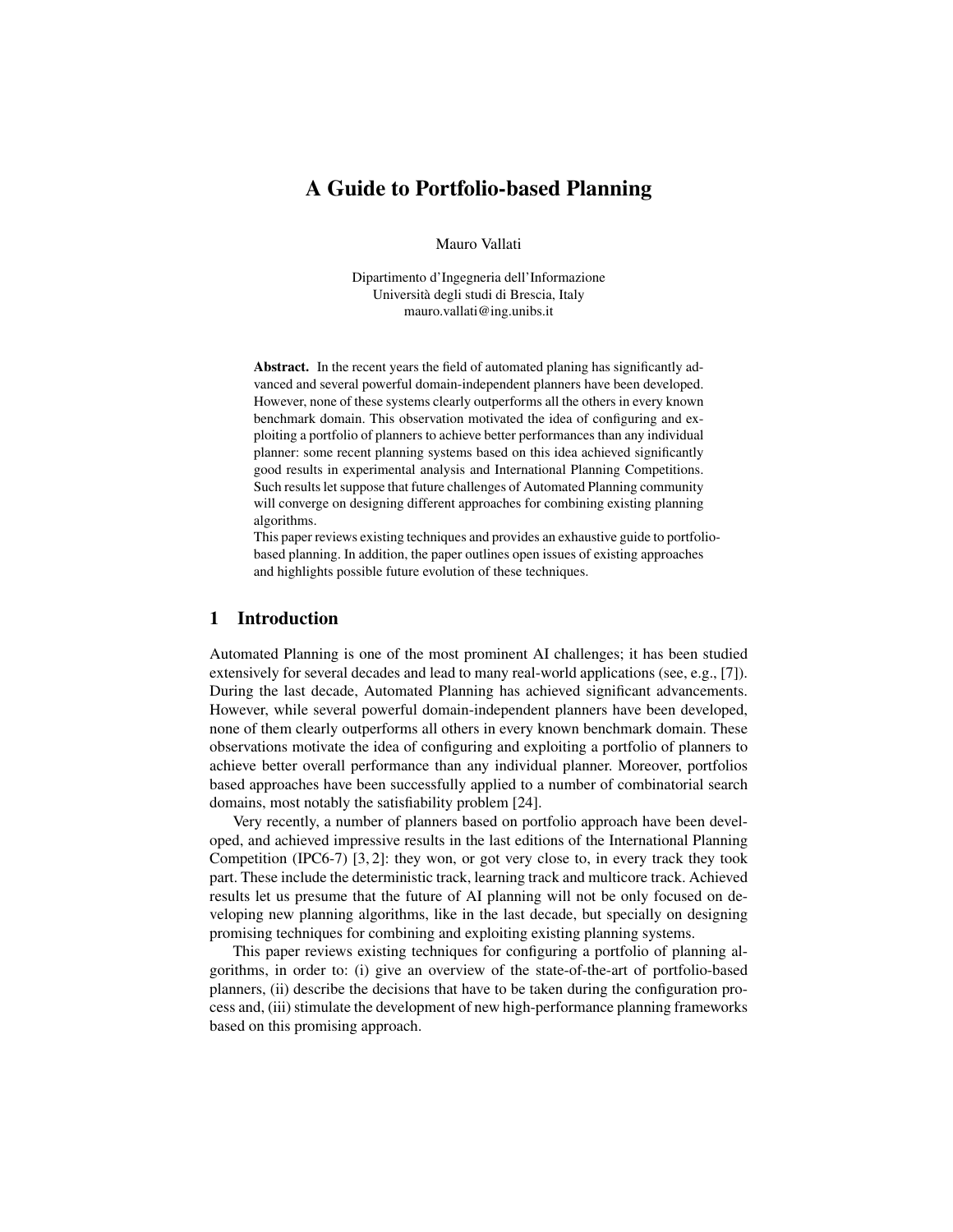The remainder of the paper is organized as follows. Section 2 briefly introduces Automated Planning, algorithm portfolios and existing portfolio-based planners; Section 3 describes the steps of portfolio configuration; Section 4 gives the conclusions.

### 2 Background

This section introduces first, the definition of Automated Planning tasks; then, it describes the idea behind portfolio-based approaches and finally, it presents the existing planning systems based on portfolio approach.

#### 2.1 Automated Planning

Automated Planning studies the selection of actions in a dynamic system to reach a state of the system that satisfies a number of goals. Most of the approaches to Automated Planning assume that the system is deterministic, static, finite, and fully observable [7]. It is commonly described as (  $\Sigma = (S, A, \gamma)$ ), where S is a finite set of states, A is a finite set of actions and  $\gamma(s, a)$  is a single state when a is applicable to s.

According to this model, a *planning problem* can be defined as a tuple  $\mathcal{P} = (\Sigma, s_0, q)$ where  $s_0$  is an initial state and g corresponds to a set of goal states.

Solving a planning problem  $P$  consist of generating a plan, a sequence of actions  $(a_1, a_2, \dots, a_n)$  corresponding to a sequence of state transitions  $(s_0, s_1, \dots, s_n)$  such that: action  $a_i$  is applicable in state  $s_{i-1}$ , the state  $s_i$  is the result from executing  $a_i$  in  $s_{i-1}$  and  $s_n$  is a state where all goals are satisfied,  $s_n \in G$ .

The described model is called *classical planning*. Some assumptions made can be relaxed to study more expressive planning tasks. For example, *temporal planning* studies planning problems with durative actions. Typically, the objective of these tasks is minimizing the makespan of the plan, i.e., the difference between the start and end of the plan. *Planning under uncertainty* studies how to tackle planning problems when states are not fully observable and with non deterministic actions effects. *Planning with continuous actions* studies the planning task when the set of states is not finite because the effects of actions are continuous. *Planning with extended goals* studies how to generate plans when goals express requirements of different strengths, like users preferences. Each of these planning models has its own language extensions for representing the corresponding dynamic system, initial state, goals and solutions. Likewise, each model has its own algorithms for effectively solving the corresponding planning problems. On the whole, one can say that state-of-the-art planners often rely on heuristic search to generate the solutions [1].

#### 2.2 Algorithm portfolios

The term *algorithm portfolio* was firstly introduced by Huberman et al. [13] to describe the strategy of running several algorithms in parallel. The idea was taken from economics, where portfolios are used to maximize a utility that has an associated risk. The algorithm portfolio approach was also studied by [8]. Several authors have since used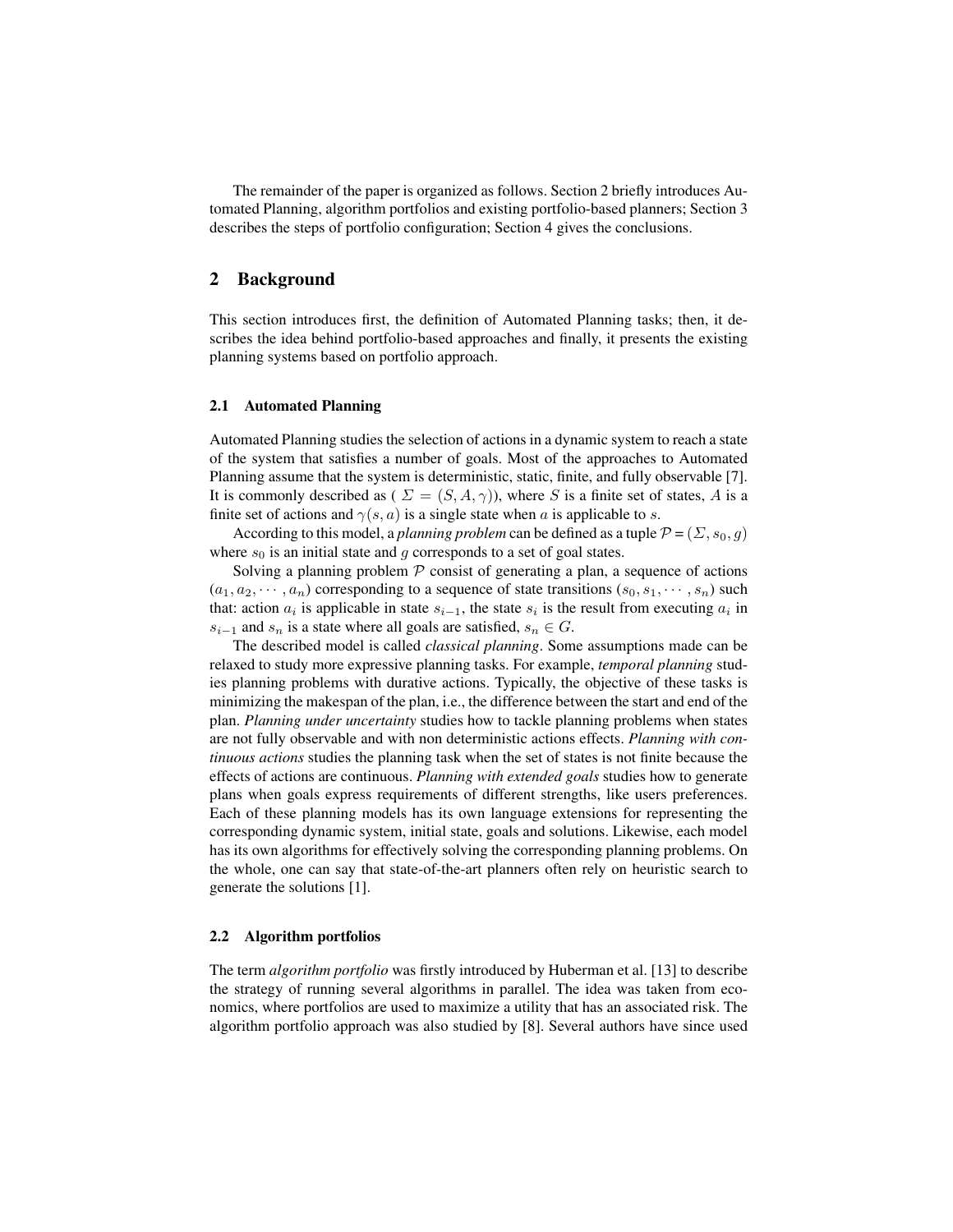the term for describing any strategy that combines multiple algorithms, considered as black-boxes, to solve a single problem instance.

The space of algorithm portfolios include from approaches that use all available algorithms to approaches that always select only a single algorithm. The advantage of using the term portfolio to refer to this broader class of algorithms is that they all work for the same reason: select several algorithms in order to obtain improved performance in the average case.

#### 2.3 Existing portfolio-based planners

In the field of Automated Planning, the idea of configuring and using a portfolio of techniques has been investigated by several researchers and has become a very interesting topic in the last few years. The first work on planner portfolios was done by Roberts and Howe [12, 20]; in this approach they generated a domain-independent portfolio of planners and compared different strategies for its configuration. It was not exactly a full automatic planning framework, but an in-depth study of the configuration and use of portfolios for (i) maximizing solved problems or (ii) minimizing runtimes.

Inspired by Roberts and Howe's work, but with several significant differences, Gerevini and collaborators developed PbP [5] (and lately, an enhanced version called PbP2 [6]); this planner extracts additional knowledge about the given domain and automatically configures a domain-specific portfolio of planners. Both versions of PbP are able to configure two different portfolios: one focusing on speed and the other focusing on plan quality, in terms of number of actions.

Fast Downward Stone Soup (here abbreviated FDSS) [10] is a recent approach to selecting and combining a set of forward-state planning techniques. Very recently, an extended version of FDSS (from now on, FDSS2) has been proposed [21]. The planner portfolio of this system consists of several different automatic-obtained configuration of a single high-performance planner, Fast Downward [9].

ArvandHerd [22] is a very recent pure parallel portfolio that simultaneously runs on different cores an instance of the well known domain-independent planner LAMA [19] and a set of instances of the random walk domain-independent planner Arvand [14]. In the multicore track of the last IPC [2] there were several planners based on the idea of running simultaneously different planning algorithms. For the purposes of this paper they are all similar, and we selected only ArvandHerd, the winner of the track, for representing the category.

Finally, a portfolio approach [17] has been used by the organizers of the IPC-7 ([2]) for evaluating the state-of-the-art of domain-independent planners. They presented a general method based on linear programming to define the baseline sequential portfolio for a specific set of problems, against which the real performance of planners can be measured and evaluated.

### 3 Portfolio configuration

In this section we will analyze every step of the portfolio configuration process for planning, with particular reference to existing systems (described in section 2.3). We will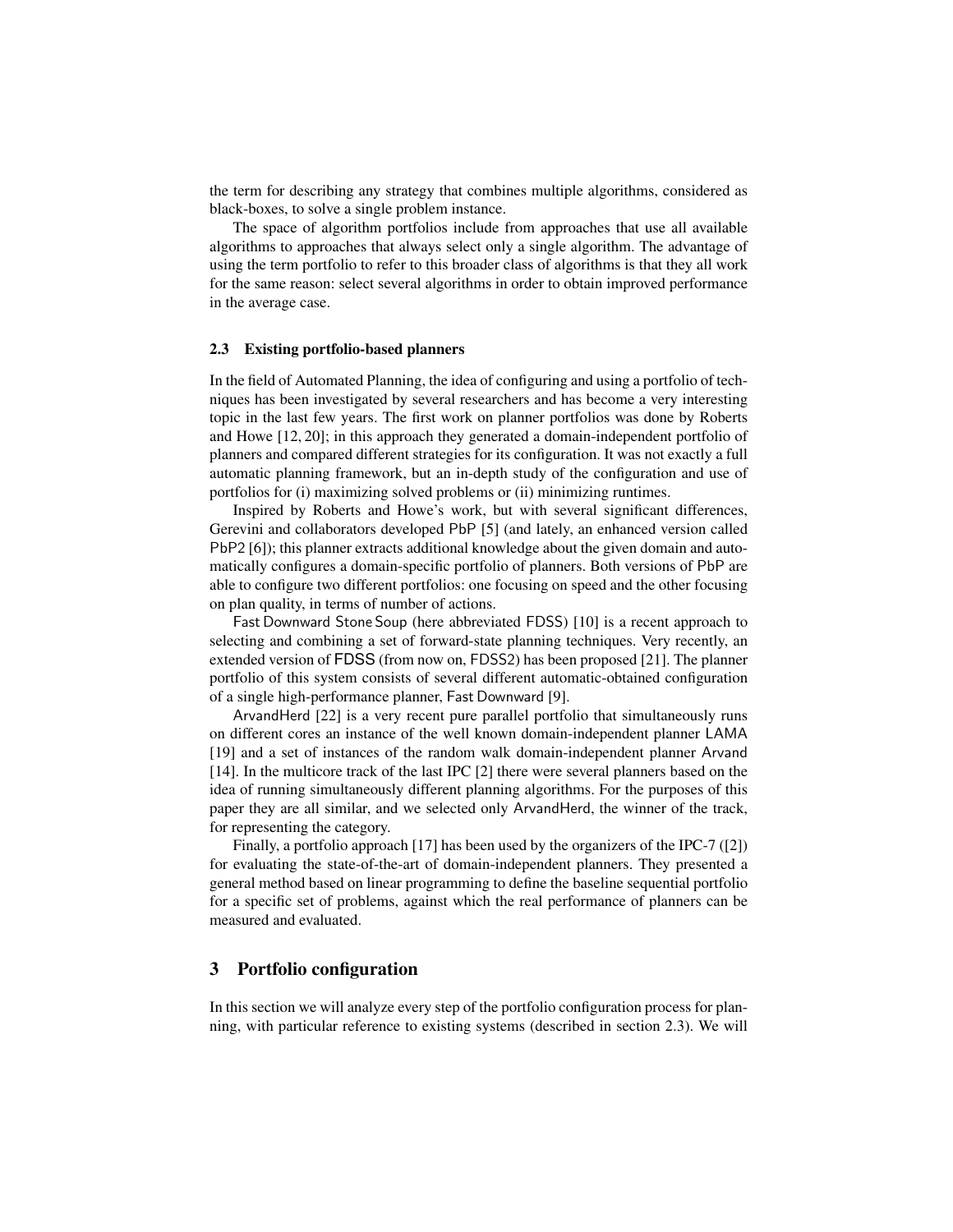

Fig. 1. An overview of steps required for configuring a portfolio of planners. Terms *Online* and *Offline* are considered w.r.t. learning instances.

consider the typical machine learning approach for extracting additional knowledge: the portfolio will be configured on a set of learning problems, easier than testing ones. Configured portfolio will be then used on much harder testing instances.

Fig. 1 gives a high level description of steps required for configuring a portfolio of planners. We divided the steps in two main sets: decisions to take *offline* and decisions to take *online*, w.r.t. the performance achieved by incorporated planners on learning problems used for the portfolio configuration. The former group is composed by the definition of the objective of the portfolio, the overall structure, the planners to consider and the scheduling strategy for running selected planners; the latter includes the performance measurement of planners on learning problems, the selection of promising planners, their ordering and CPU-time allocation to selected planners. Finally, we included also the evaluation of performances of configured portfolio on a subset of testing problems.

It should be clear that most of the phases are strictly related, and they do not have a clear predefined ordering. In this analysis we will describe each step individually and sequentially, in order to give the clearest representation of the whole configuration process.

#### 3.1 Target and scope

A portfolio of planners is configured for optimizing a predefined objective function. Typically these functions are very easy and concern three different performances, usually taken individually: runtimes, quality of solution plans (in terms of number of actions or actions cost) and number of solved problems. A classical target, that is often required in IPCs is to maximize the solutions quality.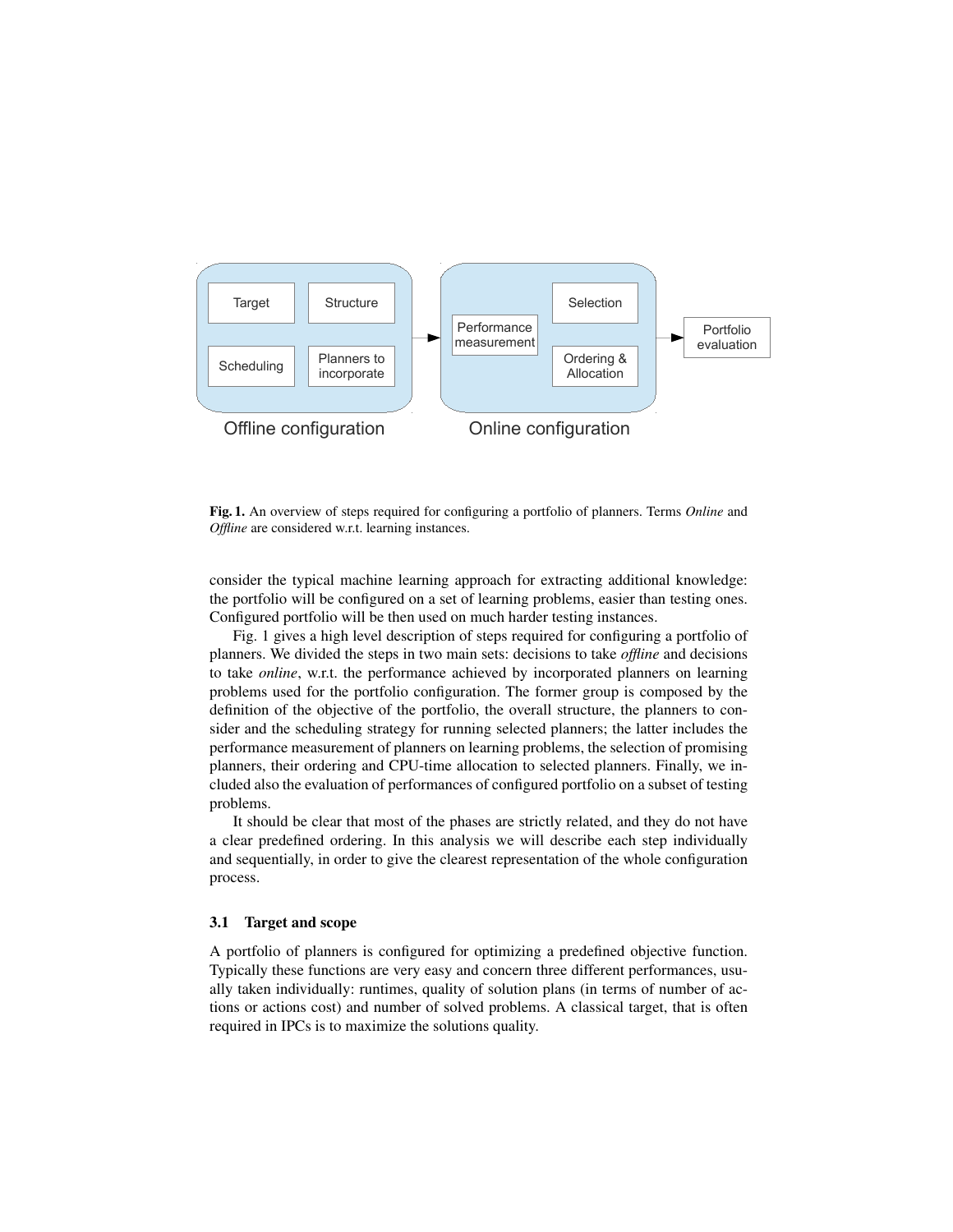From the scope point of view, we can identify three different categories of portfolios: (i) domain-independent, (ii) domain-specific, and (iii) instance-specific.

A portfolio in category (i) is aimed at obtaining good mean performances on every possible benchmark domain; it is very general and, obviously, it can not exploit domainspecific knowledge. This is the case of FDSS, FDSS2 and ArvandHerd. On the contrary a domain-specific portfolio (PbP, PbP2) is configured for solving only problems from the given domain, it should have great performances on the specific domain and it can exploit additional knowledge (e.g., macro-actions [16]). Orthogonally to the previous approach, an instance-specific portfolio is created for solving problems that are "similar", either from different domains. It is usual, for evaluating the similarity of planning problems, to extract the value of some features related to the specific instance (e.g. number of objects), to the domain (e.g. number of operators) or to the performance of some planners (e.g., length of a relaxed plan). Instance-specific portfolios could theoretically be either domain-independent or domain-specific, but it is usual to think about them as a more sophisticated version of domain-independent approaches. Domain-specific approaches usually have very good performances on the selected domain, and it does not worth to look for further improvements.

#### 3.2 Structure

Using a terminology close to the one introduced by Xu et al. in [24], we define an  $(a,$ b)-of-n portfolio as a set of n incorporated planners and a technique for selecting among them at least  $a$  and no more than  $b$  algorithms to be executed. For brevity, we also use the terms a-of-n portfolio to refer to an  $(a, a)$ -of-n portfolio, and n-portfolio for an n-of-n portfolio. This terminology includes a wide range of portfolios, for instance it includes also 1-of-n portfolios that are commonly defined as *algorithm selection* [18] frameworks, but it is very helpful for clearly describing existing approaches.

Recalling existing portfolio-based planners: PbP (PbP2) has a (1,3)-of-n structure, ArvandHerd has n-of-n structures. FDSS is a bit more complex to categorize since the number of selected planners is defined by an heuristic algorithm; the most correct way for describing its structure is  $(1, n)$ -of-n. FDSS2 exploits and compares different structures; like in FDSS it relies on heuristics algorithms for some of them, but it is also able to use, like ArvandHerd, all the included planners together; it goes from a (1,  $n$ )-of-n to  $n$ -of-n, depending on the selected approach for combining planners.

#### 3.3 Planner scheduling

Portfolios can be *parallel* (all algorithms are executed concurrently), *sequential* (the execution of one algorithm only begins when the execution of previous algorithm has ended), or *mixed* (some combination of parallel and sequential).

In parallel portfolios (like ArvandHerd), there are enough CPUs for running all the selected planners in pure parallel. The portfolio ends when a planner finds a solution, or all the planners have spent the maximum available time. While it seems in principle very easy to implement, it becomes complex to deal with planners that share informations. It is the case of multiple planners exploring different area of the search space in parallel.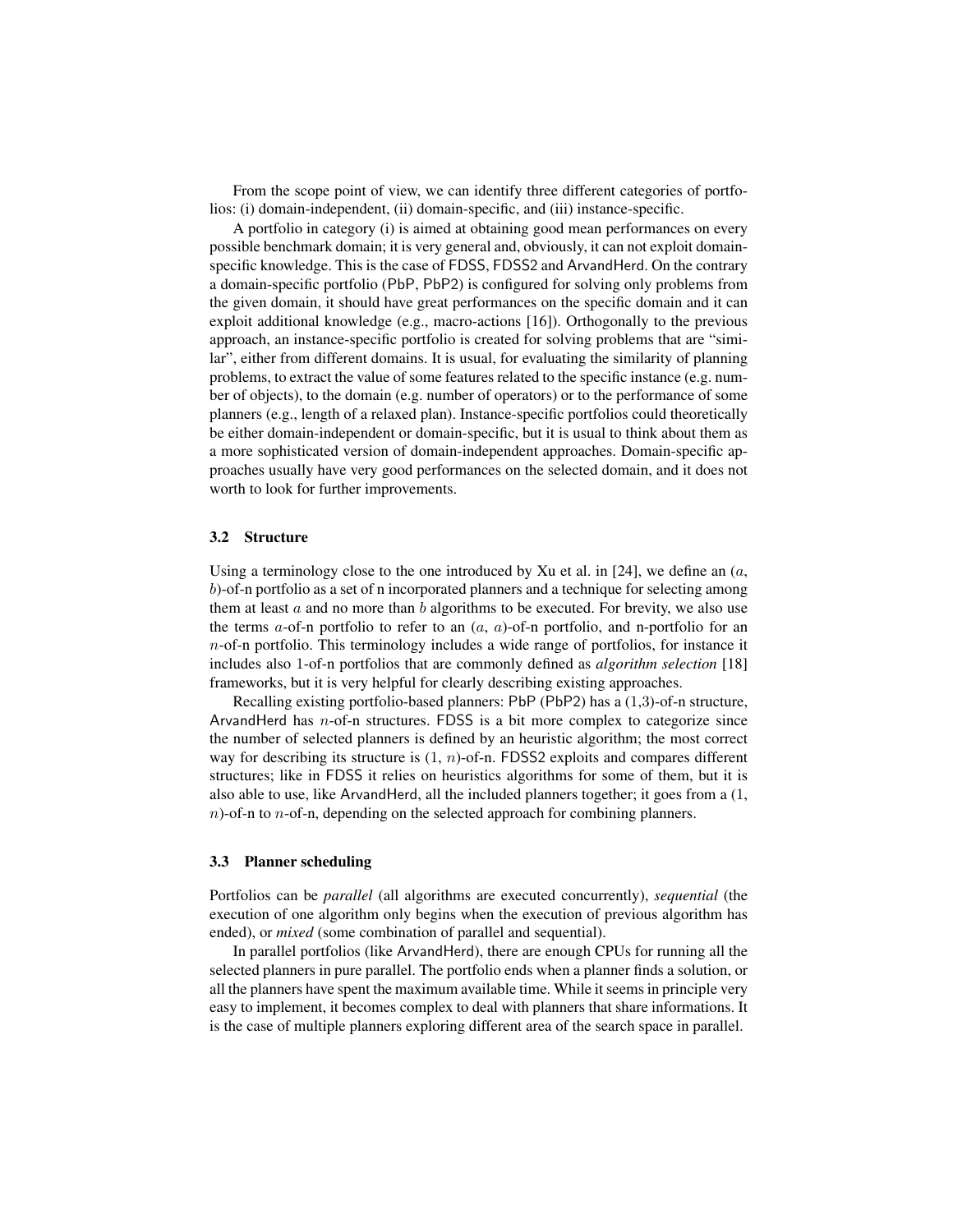On the contrary, sequential portfolios run all the selected planners on a single CPU (FDSS). This strategy executes the planners to their maximum allotted time and quits at the first success or after all planners have spent their time. While it is easy to implement, this strategy requires refined techniques for estimating the amount of CPU time to allot to each planner. Moreover, if the portfolio's target is minimizing runtime, it is crucial to find the best order among selected planners.

Finally, a mixed strategy tries to mix the two previous techniques. This is usually done by "simulating" parallelism on a single CPU; for instance this could be done by using Round-Robin scheduling like in PbP or in one of the approaches studied by Roberts and Howe.

Obviously, there is not a clear limit to the combinations that is possible to obtain. It is theoretically possible, for instance, to configure a set of several sequential portfolios and execute them in parallel on different CPUs.

#### 3.4 Planners to incorporate

One of the most important decisions to take while building portfolio-based planning systems, is choosing the planning algorithms to consider for the configuration of the portfolio.

The AI planning community constantly designs faster and more efficient heuristics and algorithms for solving Automated Planning problems. There is a large collection of domain-independent planners that can be considered while configuring a portfolio. The first temptation is, obviously, to consider *all* the available planners, like Roberts and Howe do in their study [12, 20]. This requires a dramatically high amount of CPUtime for evaluating the planners on learning problems (step described in section 3.5), therefore it is suitable only for the configuration of domain-independent portfolios, for which the evaluation step is done once.

The selection of planners incorporated in FDSS2 (and, similarly, in FDSS) is based on a completely different idea. In these works a single planner is selected, Fast Downward, with several different configurations that show to have high performance on some set of problems. It is an interesting approach that allows to achieve significant results; the Fast Downward planner is highly parametrized and includes numerous algorithms and techniques for planning that, correctly configured, work well on several different search space structures.

In the approach proposed in PbP2, the authors somehow combine the previous techniques by incorporating (i) a selection of state-of-the-art domain-independent planners, and (ii) a domain-specific configuration of the well known planner LPG [4]. The former is obtained by including all the planners that won an edition of the International Planning Competition, the latter by including the ParLPG planner [23].

Summarizing, it is important to include a large selection of uncorrelated planning techniques: including a very small set of algorithms will probably lead to poor performances; but on the other hand, including a lot of planners will take a remarkable amount of CPU-time for evaluating them on learning problems. Ideally, it would be perfect to include every existing different planning strategy.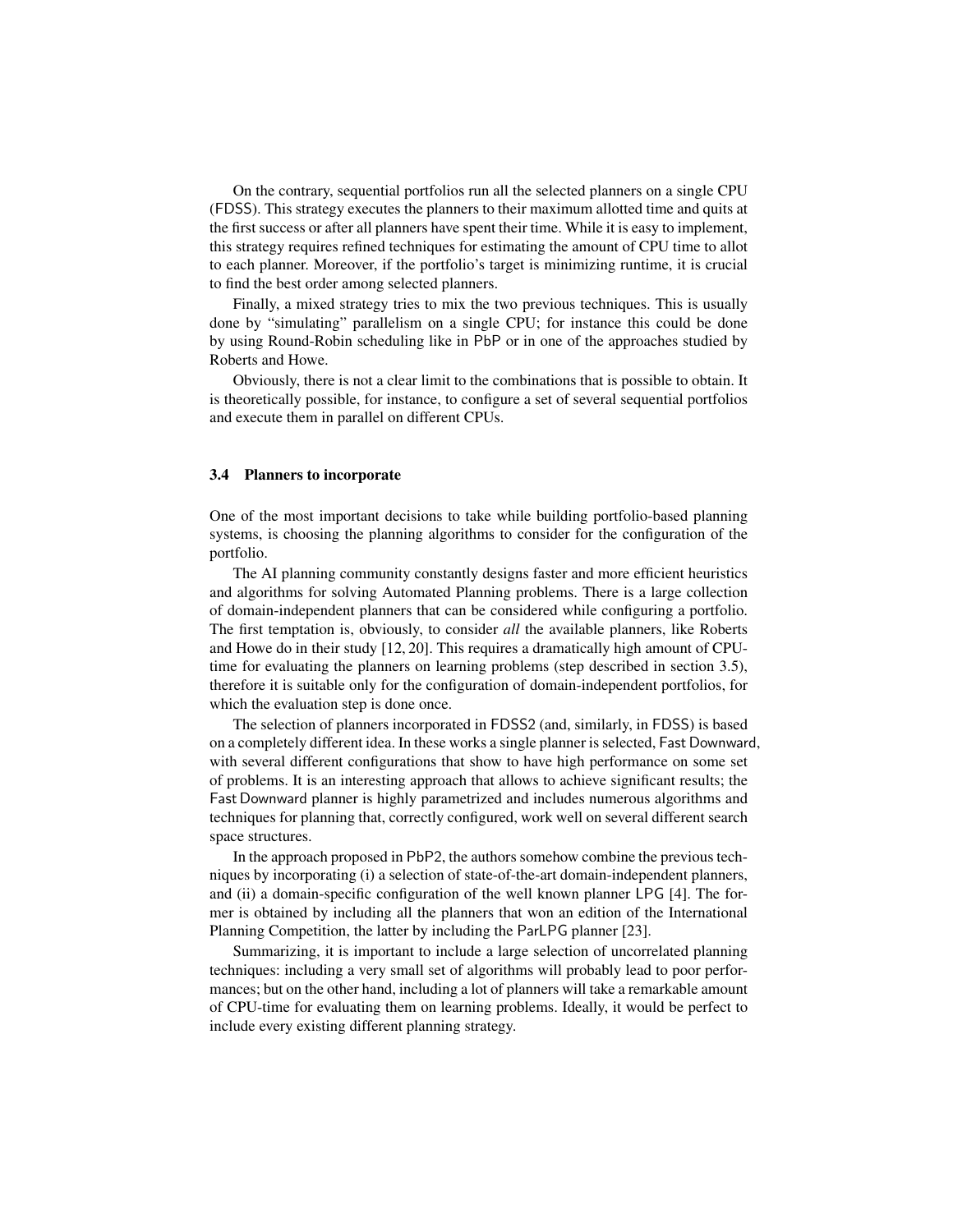#### 3.5 Evaluation of the planners incorporated

This is generally the computationally most expensive step in the configuration of a portfolio.

Firstly, one must select learning instances on which evaluating incorporated planners. For configuring domain-independent portfolios, it is common practice to use a set of IPCs benchmarks domains and problems; that is helpful because they have been generated by human experts and, moreover, there exist official results for a preliminary evaluation of their hardness. On the contrary, for configuring domain-specific portfolios, are typically used random generators with some parameters to tune the problems difficulty; by working in this way it is possible to finely set the hardness of problems.

In order to evaluate the incorporated planners on the selection of learning problems, the performance metrics must be defined. It is usual to measure whether a plan is found (success or failure), the runtime needed for finding solutions and the quality of solutions. All of them are useful for configuring a portfolio optimizing any target function, as described in section 3.1.

Because each planner has its own way of declaring success, it is important to develop code to automatically extract these metrics from the output. Moreover, if incremental planners<sup>1</sup> are incorporated, it will be essential to define the way for measuring their performances. In PbP, for instance, the authors handle this by measuring the quality of all the solutions generated for a problem, and the corresponding needed CPU times.

#### 3.6 Planners selection

Selecting the planners to include in the portfolio is strictly related with the number of incorporated planners and the maximum allowed size of the configured portfolio. This step could be useless in some portfolio structures:  $n$ -of-n (ArvandHerd and one of the configuration strategies included in FDSS2) design does not require any selection. The configured portfolio includes all the incorporated planners, and is based on the hypothesis that typical planners either solve a problem quickly or not at all [11]. This strategy is reasonable when: (i) the number of incorporated planners is limited; (ii) all the incorporated planners have really good mean performances; (iii) the maximum amount of CPU time for solving a problem is quite large and, (iv) the target of the portfolio is not minimizing the runtime.

In most of the cases, it is necessary to select only a subset of all the incorporated planners. Since the number of possible portfolios exponentially increase with the allowed maximum size of the configured portfolio, it is often computationally impossible to offer an exhaustive comparison: in those cases the most convenient approach is using heuristics techniques. A large selection of heuristics have been exploited and compared in the FDSS and FDSS2 ([10, 21]) papers.

On the contrary, if the number of possible portfolios is limited, it is suggested to exhaustively compare all of them. The comparison can be done by a statistical analy-

<sup>&</sup>lt;sup>1</sup> Planners that are able to output several different plans by finding an initial satisficing solution and improving then its quality.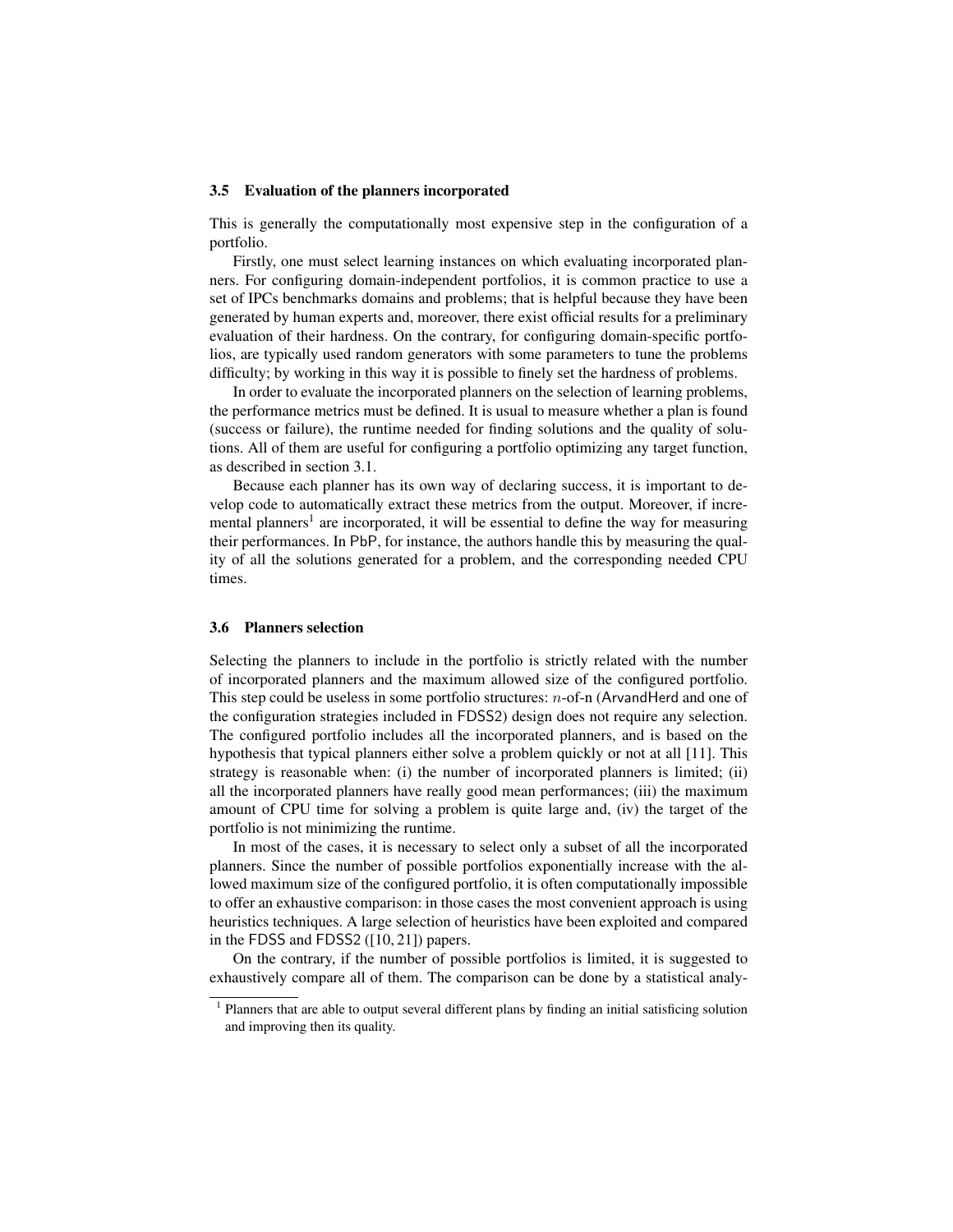sis, like in PbP and PbP2, or by evaluating the performances of planners using some metrics like, for instance, the IPC scores ([2]).

Finally, the selection done by Roberts and Howe in their work is based on a completely different idea. They select all the planners that solved at least a predefined percentage of learning problems. The configuration of the resulting portfolio is then obtained by ordering all the selected planners using different strategies.

#### 3.7 Allocation strategies and planners ordering

In this step of the portfolio configuration, the CPU-time allocated to selected planners and planners execution order are computed w.r.t. the selected scheduling (as described in section 3.3). It must be noted that planners ordering is fundamental for portfolios focusing on speed, but irrelevant on portfolios with different target.

If parallel portfolios do not need complex techniques for allocating CPU time to selected planner, it is a critical step for portfolios with different scheduling (both serial and mixed): giving too much (low) CPU time to a planner, could significantly worsen performances.

Existing portfolios with mixed scheduling strategies, like PbP and PbP2, compute the CPU time to allocate for each included planner in the following way. For each integrated planner, PbP defines a sequence of increasing *planning time slots*,  $\langle t_1, ..., t_n \rangle$ . Each  $t_i$  is the CPU-time that will be allotted to the planner during the testing phase. A  $t_i$ is defined as the CPU time required to solve a training problem during the performance measurement phase in a percentage  $p_i$  of cases. The sequence of increasing percentages  $\langle p_1, ..., p_n \rangle$  from which the planning time slots are derived is defined by the vector  $\langle 25, \rangle$ 50, 75, 80, 85, 90, 95, 97, 99 $\rangle$ . The execution order of selected planners is defined by the increasing CPU-time slots associated with them, shortest first.

For serial portfolios, the classical strategy is to equally divide the maximum amount of CPU time through all the selected planners. This strategy, even though is very easy, has shown to achieve significant results in terms of quality of plans (FDSS2). FDSS and FDSS2 incorporate allocation strategies in several planners selection heuristic algorithms. In those cases the CPU time allocated to a planner is heuristically estimated during the portfolio composition.

In the work of Roberts and Howe [20] they do an experimental analysis for evaluating serial and mixed portfolios. In mixed strategy they use a techniques similar to PbP for allocating CPU time to selected planners, while planners ordering is done by predictive models like, for instance, predicted probability of success or predicted runtime. We should recall that Roberts and Howe's system is based on domain-independent instance-specific portfolio configuration, so they can extract a set of features from the new instance for an online configuration of the portfolio on testing problems. While evaluating serial portfolios, Roberts and Howe allocate to each selected planner its average CPU time to succeed or the predicted CPU time for solving the new instance.

#### 3.8 Evaluating the portfolio

Typically, a portfolio is configured by evaluating the performances of incorporated planners on a set of learning instances, that are somehow related with the testing problems.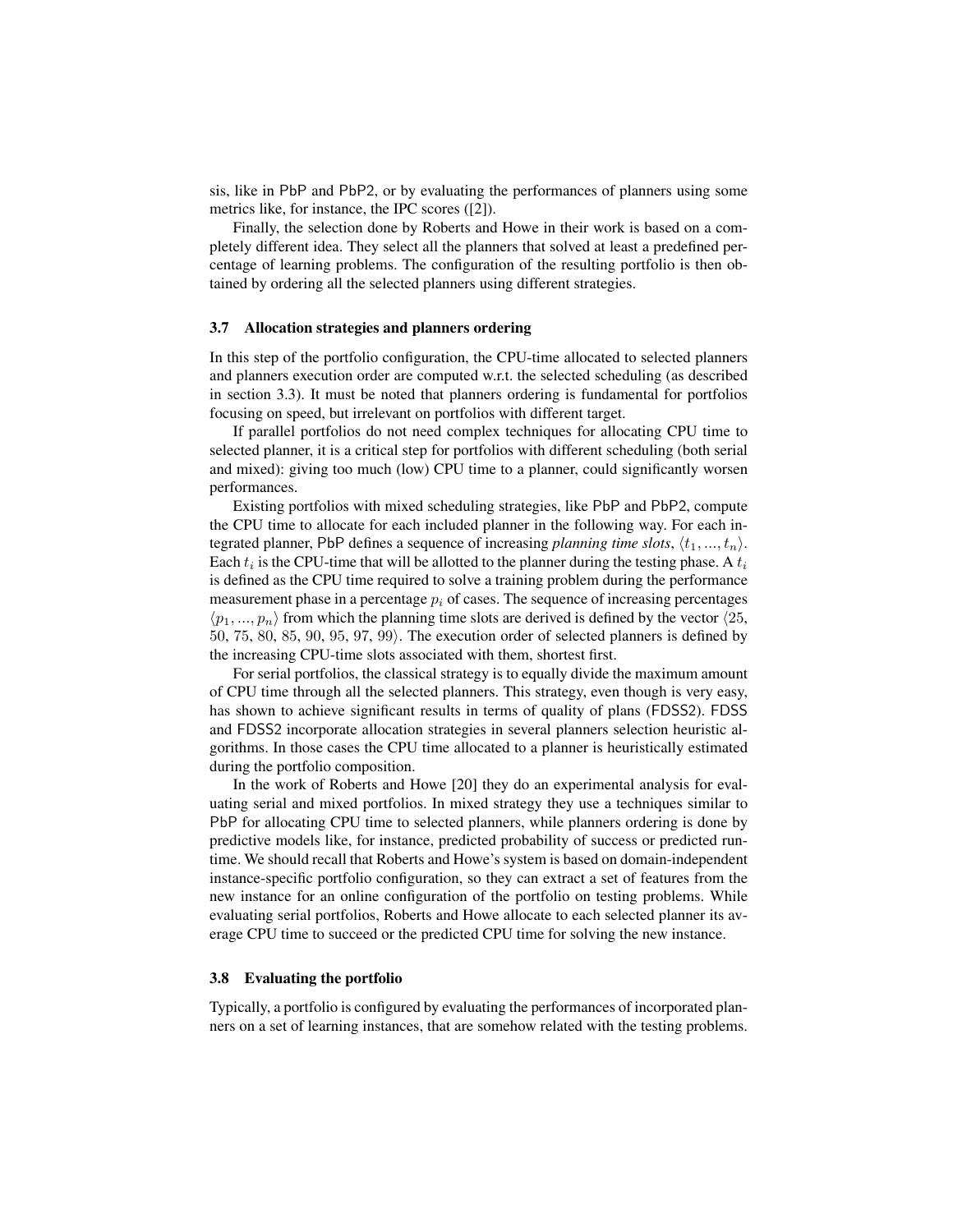Since the portfolio has been configured on problems different from the one on which it will be used, it is essential to evaluate its performance on (a subset of) testing instances. A configured portfolio must achieve, at least, better performances than every individual incorporated planner, so it is good practice to compare against all of them. After that, the main questions are: (i) given the selected structure of the portfolio, did we correctly configure it? and, (ii) is the selected portfolio structure (defined by the offline decisions taken w.r.t. Fig. 1) suitable for our target and scope? For finding an answer to the former question, the best strategy is to compare the configured portfolio with an oracle: a portfolio with same structure but configured exactly on the testing problems<sup>2</sup>. For the latter question, it would be enough to compare against differently structured portfolios. It should be noted that selecting the most appropriate portfolio structure for this comparison is -at least- as difficult as selecting the preferred portfolio configuration. The most convenient strategy is to compare with state-of-the-art portfolio-based planners, e.g. by selecting them from recent IPCs.

## 4 Conclusions

The existing Automated Planning technology offers a large, growing set of powerful techniques and efficient domain-independent planners, but none of them outperforms all the others in every known planning domain. From a practical perspective, it is then useful to consider a portfolio-based approach to planning involving several techniques and planners: recently, several different high-performance portfolio-based planners have been developed.

Our review is motivated by the excellent results achieved by portfolio-based planning systems in recent International Planning Competitions: they won, or got very close to, in every tracks they took part. These impressive results let suppose that future Automated Planning challenges will be related to algorithms and techniques for effectively combining planners, in order to obtain results that can not be achieved by a single domain-independent planner.

In the paper we identified the different decisions that have to be taken for configuring a portfolio of planners, and divided them in two subsets: decisions to take *offline* and decisions to take *online*, w.r.t. the learning problems used for the portfolio configuration. In the former group there are choices to make before working on learning instances, while in the latter the decisions are related with the performance of incorporated planners on example problems. We exhaustively described every configuration step, and analyzed how existing approaches in planning deal with them.

#### 4.1 Open Issues

Below, we provide with a list of what we consider to be open issues or future avenues in portfolio configuration for planning.

 $2$  This is exactly the strategy adopted by Núñez et al. [17] for generating a baseline of the performance, to compare with other planners.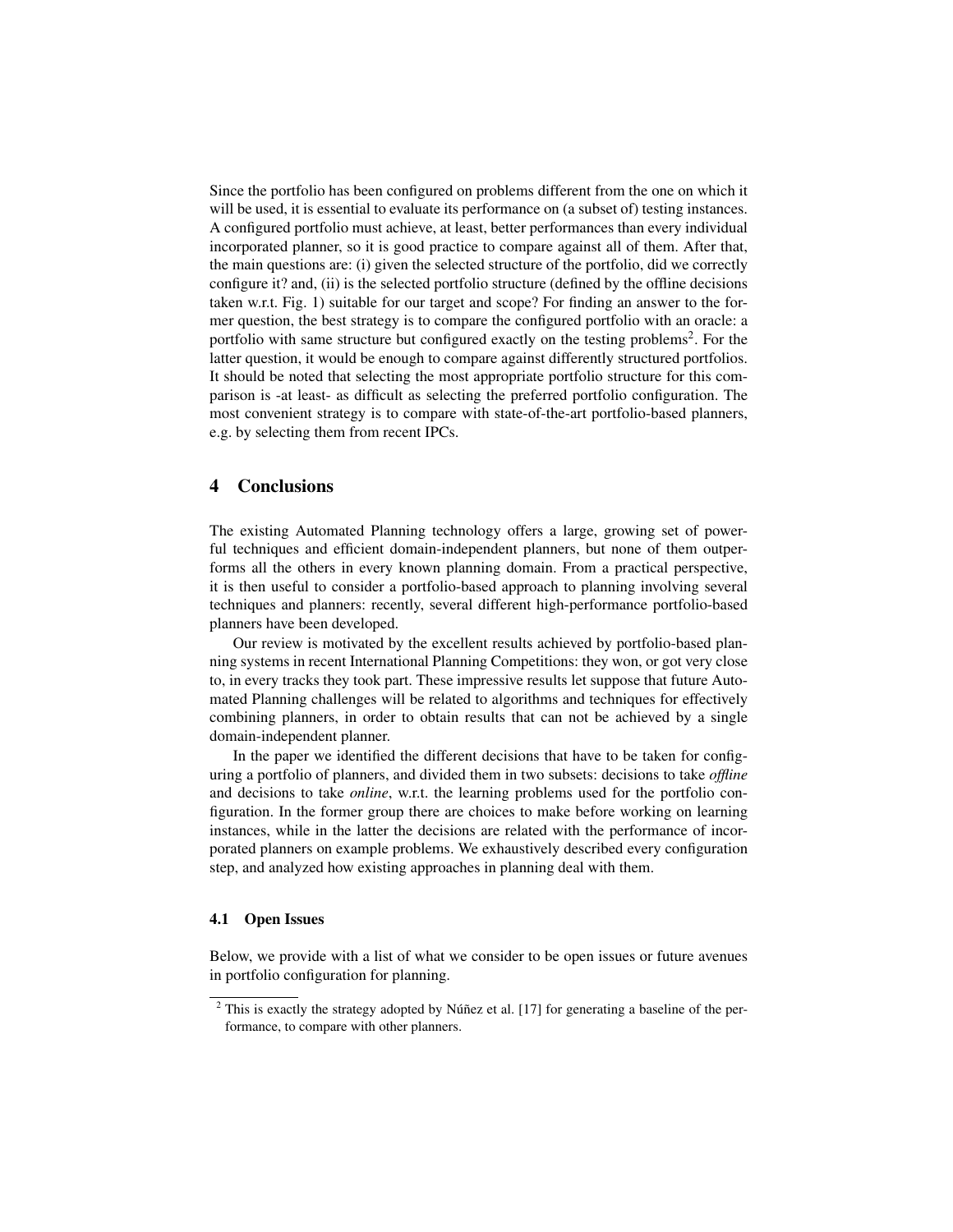- Target As introduced in section 3.1, every portfolio must have a target function to optimize. Most of the existing approaches are optimized for finding good quality plans (in terms of number of actions or action costs) or for maximizing the number of solved problems, and all of them exploit configured portfolios composed by several different planners. The only existing system that is able to configure a domainspecific portfolio (also considering additional domain-related knowledge) for minimizing runtime is PbP (and its latest version, PbP2). Analyzing the runtimesconfigured portfolios that PbP generated for IPC6-7 benchmark domains [3, 2], it is easy to note that usually a single planner (possibly with additional knowledge extracted from the domain under the form of macro-actions) is selected. It would be interesting, for all the Automated Planning community, to offer an in-depth analysis for better understanding this behaviour. Is it related with the scheduling strategy, with the other knowledge extracted from the domain or is it typical of domainspecific portfolios focusing on speed?
- Planners selection A striking result showed in [21] is that, in terms of solution quality, none of the more sophisticated strategies for configuring portfolios, performs better than the uniform portfolio (i.e., *all* the incorporated planners are selected and have the same amount of CPU time). This result supports the assumption they made that most planners either solve a problem fast or not at all. Additionally, their work indicates that portfolio performance can be improved much more by diversifying the set of incorporated planners than by adjusting selected planners' runtimes. This result is very strong, and it seems that the portfolio configuration is critical only in the case we do not have enough different domain-independent planners or we have a very short CPU time for solving problems.
- Learning problems Implementing mechanisms to autonomously collect learning examples for Automated Planning is still an open issue. Traditionally, training problems are selected from IPCs benchmark or obtained by random generators with some parameters to tune the problems difficulty. The former approach is limited to already existing domains and instances, that are few. The latter has two main limitations: (i) it is not trivial to guarantee problems' solvability; (ii) the generators' parameters are domain-specific and tuning these parameters to generate good quality learning examples implies domain expertise.
- Predictive model The only existing work in Automated Planning that builds and exploits predictive models for configuring a portfolio is the one proposed by Roberts and Howe [20]; after that, the recent approaches have abandoned this way and obtained even so significant results. This seems to be counterintuitive with the results obtained by portfolio approaches in different fields of Artificial Intelligence (see, e.g. [24]), where predictive models are extensively and efficiently used.
- Automated framework Most of the existing systems do not have a completely automated configuration process. It would be useful, for a better understanding of portfolios and planners performances, to have a framework that is able to automatically generate several different classes of portfolios and to compare all of them through different techniques. Such a framework will provide an easy tool for studying the performances of portfolios and to evaluate the impact of new ideas in configuration steps. Moreover, that framework would also suggest a potential method for test-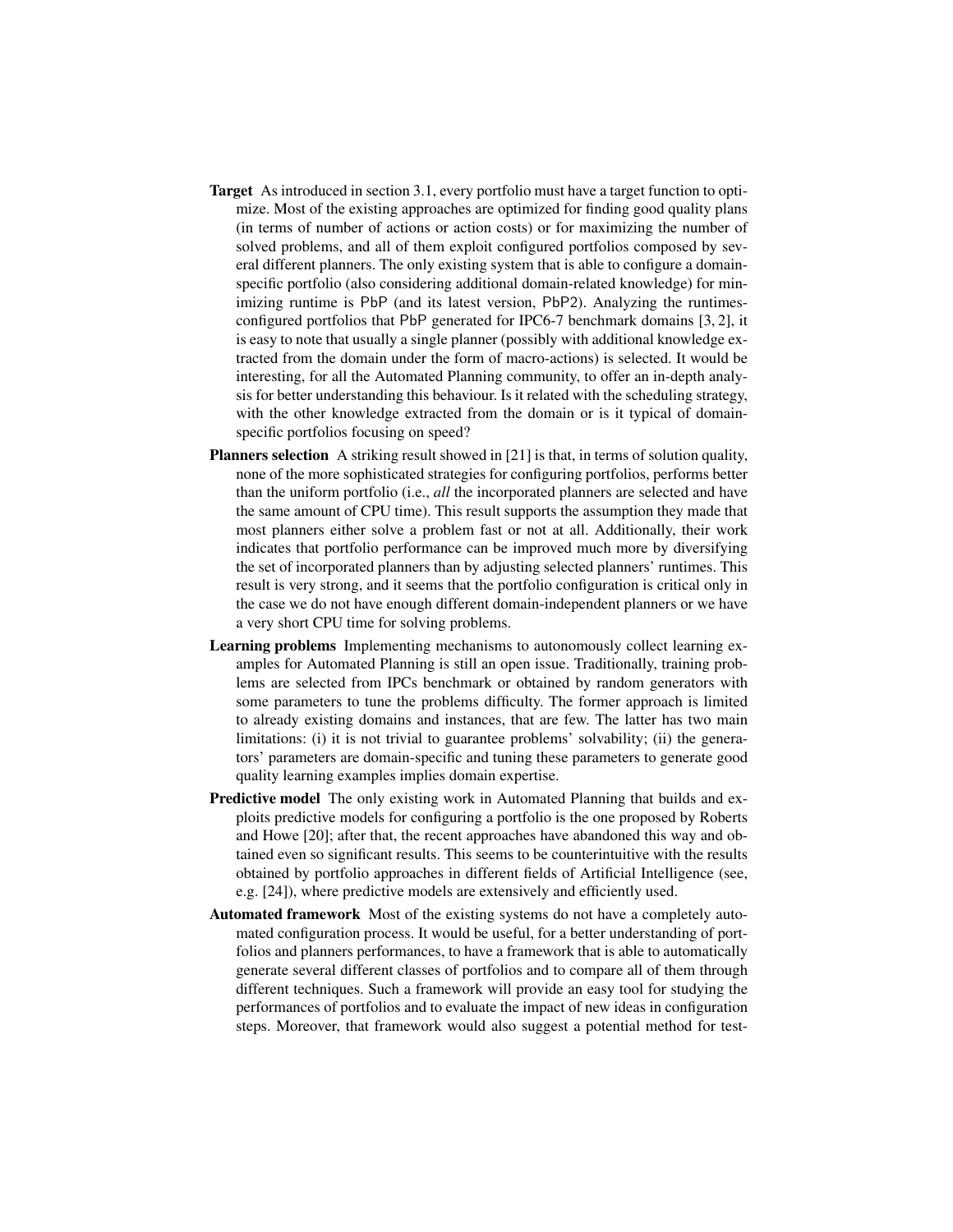ing new planners, based on measuring the performance improvements obtained in several different portfolios by adding them as incorporated planners.

In different fields of AI already exist some tools like the one we just outlined. A full working example, that the Automated Planning community should regard, is the HAL system [15]. It has been designed for supporting the empirical analysis and design tasks encountered during the development, evaluation and application of high-performance algorithms.

Share informations Existing portfolio approaches use incorporated planners as blackboxes. Selected planners do not share informations, knowledge or evaluations about current problem. In order to push forward the performances of a portfolio of planners, we believe that they should share informations and cooperate for reaching the goal (e.g. by exploring different areas of the search space or by trying to satisfy independent goals).

This review focused on existing techniques for configuring a portfolio of planners in order to: (i) give an overview of the state-of-the-art of portfolio-based planners, (ii) describe the decisions that have to be taken during the configuration process and, (iii) stimulate development of new high-performance planning systems based on this approach.

Further studies are needed to analyze the highlighted open issues and to increase the performances that can be achieved by exploiting a portfolio approach in Automated Planning. We are confident that these techniques, only recently applied in Automated Planning, will lead to further significant improvements in the close future.

## References

- 1. Bonet, B., Geffner, H.: Planning as heuristic search. Artificial Intelligence 129, 5–33 (2001)
- 2. Coles, A., Coles, A., Olaya, A.G., Jiménez, S., Lòpez, C.L., Sanner, S., Yoon, S.: A survey of the seventh international planning competition. AI Magazine 33, 83–88 (2012)
- 3. Fern, A., Khardon, R., Tadepalli, P.: The first learning track of the international planning competition. Machine Learning 84, 81 – 107 (2011)
- 4. Gerevini, A., Saetti, A., Serina, I.: Planning through stochastic local search and temporal action graphs. Journal of Artificial Intelligence Research (JAIR) 20, 239 – 290 (2003)
- 5. Gerevini, A., Saetti, A., Vallati, M.: An automatically configurable portfolio-based planner with macro-actions: PbP. In: Proceedings of the 19th International Conference on Automated Planning and Scheduling (ICAPS-09). pp. 350 – 353 (2009)
- 6. Gerevini, A., Saetti, A., Vallati, M.: PbP2: Automatic configuration of a portfolio-based multiplanner. In: Working notes of 21st International Conference on Automated Planning and Scheduling (ICAPS-11) 7th International Planning Competition (2011)
- 7. Ghallab, M., Nau, D., Traverso, P.: Automated Planning: Theory & Practice. Morgan Kaufmann Publishers (2004)
- 8. Gomes, C.P., Selman, B.: Algorithm portfolios. Artificial Intelligence 126(1-2), 43–62 (2001)
- 9. Helmert, M.: The Fast Downward planning system. Journal of Artificial Intelligence Research (JAIR) 26, 191 – 246 (2006)
- 10. Helmert, M., Röger, G., Karpas, E.: Fast Downward Stone Soup: A baseline for building planner portfolios. In: Proceedings of the ICAPS-11 Workshop of AI Planning and Learning (PAL) (2011)